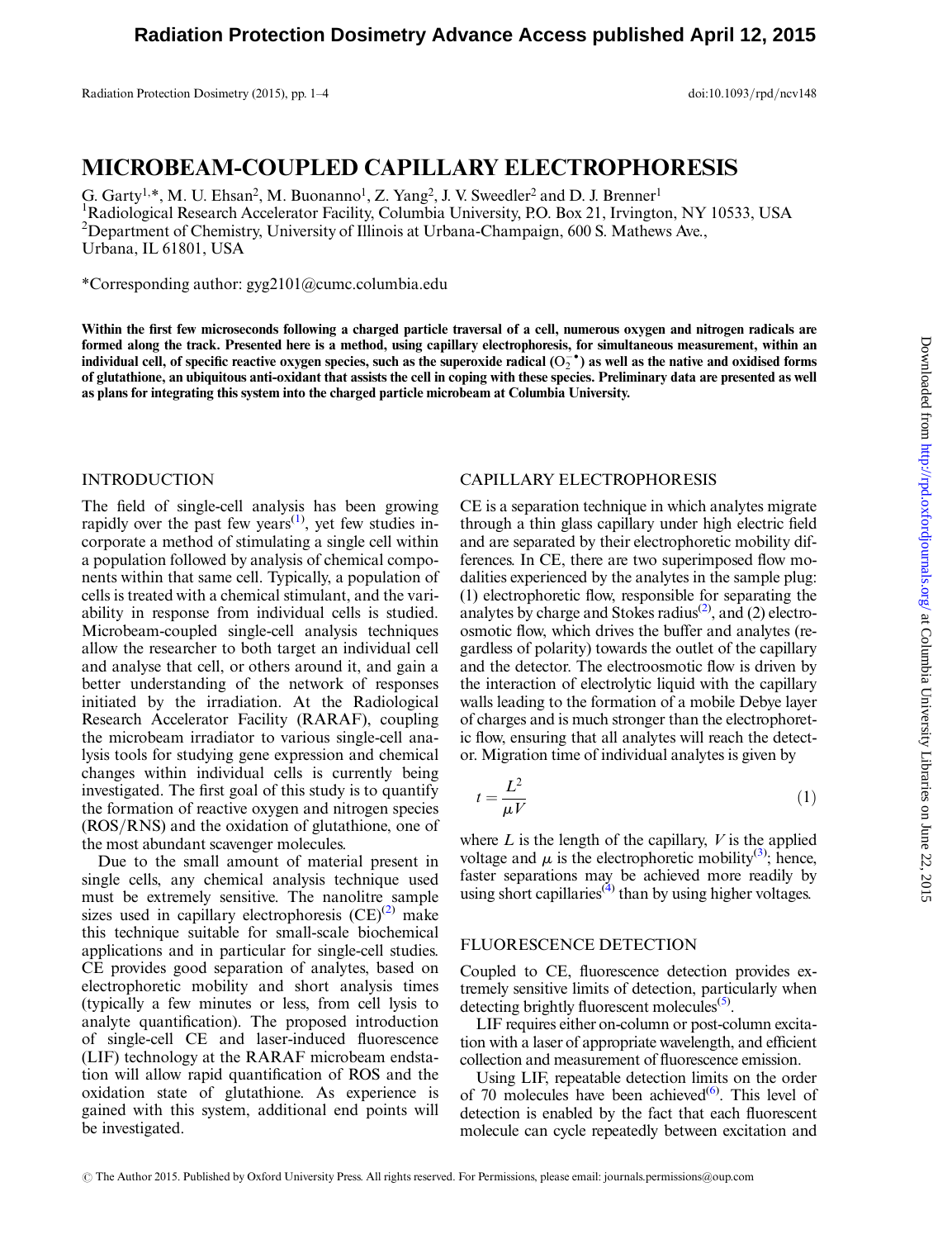$.2015$ 

| Species to be detected        | Derivatizing agent       | Peak excitation (nm) | Peak emission (nm) | Reference |
|-------------------------------|--------------------------|----------------------|--------------------|-----------|
| Superoxide $(O_2^{-\bullet})$ | DHE, MitoSOX             | 400/500              | 600                | (16, 17)  |
| Hydrogen peroxide $(H_2O_2)$  | CM-H <sub>2</sub> DCF-DA | 495                  | 520                | (15)      |
| Peroxinitrite $(ONOO^{-})$    | <b>HPF</b>               | 499                  | 515                | (14)      |
| Nitric oxide $(NO°)$          | DAF-FM                   | 495                  | 515                | (13)      |
| $Hydroxyl(OH*)$               | TA                       | 315                  | 425                | (12)      |
| 'General' ROS                 | DHR123, DHE, MitoSOX     | 505                  | 525                | $(9-11)$  |
|                               |                          | 500                  | 600                |           |
| Glutathione (GSH, GSSG)       | NDA, OPA                 | 430                  | 530                | (18, 19)  |
|                               |                          | 338                  | 458                |           |

G. GARTY ETAL.

Table 1. Examples of derivatizing agents for radiation-relevant species.

emission, thus generating thousands of photons before undergoing photo-bleaching. The use of laser excitation allows this process to occur only while the molecule is within a limited detection region. Fluorescence measurements are less sensitive to many sources of optical background (e.g. scattered light) $(7)$  $(7)$ , since the observed emission spectra are shifted relative to the excitation wavelength and can be separated easily.

While fluorescent detection can be applied to peptides and proteins containing aromatic amino acids that can be detected directly using excitation wavelengths in the deep  $UV^{(8)}$  $UV^{(8)}$  $UV^{(8)}$ , most molecules do not natively fluoresce; for these molecules, fluorescence measurements require the use of fluorescent dyes (derivatization). For reactive species, many derivatizing agents are non-fluorescent analogues of standard dyes. These chemicals permeate the cell, nuclear and/or mitochondrial membranes and are oxidised by one or more types of reactive species into a fluorescent form<sup>[\(9](#page-3-0)–[19\)](#page-3-0)</sup>. Table 1 shows some examples of fluorogenic reagents used to observe various radiationinduced reactive species. Some agents (e.g. DHE, MitoSOX) have different fluorescent forms depending on the reactive species with which they interact<sup>[\(10,](#page-3-0) [11](#page-3-0))</sup>; however, while these end products typically have similar emission spectra, which cannot be separated using standard imaging techniques, they have different mobility and can be separated spatially in a CE system and detected with  $<$  1000 molecule sensitivity<sup>[\(20\)](#page-3-0)</sup>.

In most cases, the derivatizing agent needs to be incorporated into the cell through the culture medium before irradiation. This 'stabilises' the short-lived (nanoseconds) ROS into long-lived (minutes to hours) fluorophores allowing measurements to be performed at long times after irradiation. As an example, Figure 1 shows derivatization of superoxide by DHR-123, resulting in Rhodamine-123.

Derivatization can also be used to detect other molecules. For example, the tripeptide glutathione (GSH), a ubiquitous anti-oxidant present in millimolar concentrations in cells, is one of the cell's primary defences against oxidative stress<sup>[\(21\)](#page-3-0)</sup>. In the presence of ROS, similar to those generated by radiation, GSH



Figure 1. Fluorescence spectra measured using the RARAF breadboard LIF system of DHR-123 before (grey) and after (black) addition of  $KO<sub>2</sub>$ , a superoxide generator. The spike at

473 nm is scattered light from the excitation laser.

neutralises the radicals, undergoing oxidation primarily to form a glutathione disulphide dimer (GSSG). The monomer and oxidised dimer can be separated by  $CE^{(18)}$  $CE^{(18)}$  $CE^{(18)}$  and fluorescently detected. In this case, derivatization should be done following the separation<sup> $(22)$  $(22)$  $(22)$ </sup> as GSSG does not have a free thiol group that can be labelled.

# COUPLING CE-LIF TO A MICROBEAM

A schematic of the proposed CE-LIF system is shown in Figure [2](#page-2-0). A 30-cm-long fused silica capillary is brought in close proximity to the cell of interest $(23)$  $(23)$ (Figure [2](#page-2-0)c). Immediately (or up to a few hours) following irradiation, a small amount of trypsin is dis-pensed onto the cell<sup>([24](#page-3-0))</sup>, followed by hydrodynamic<sup>([23\)](#page-3-0)</sup> or electrokinetic<sup>([25](#page-3-0))</sup> aspiration of the (released) cell into the capillary. The capillary is then removed from the dish, using an automated positioning system, and placed into a grounded vial containing background electrolyte (BGE).

Cell lysis and separation of analytes $(23)$  $(23)$  are performed within the capillary, after application of high voltage between the grounded vial and the detection system.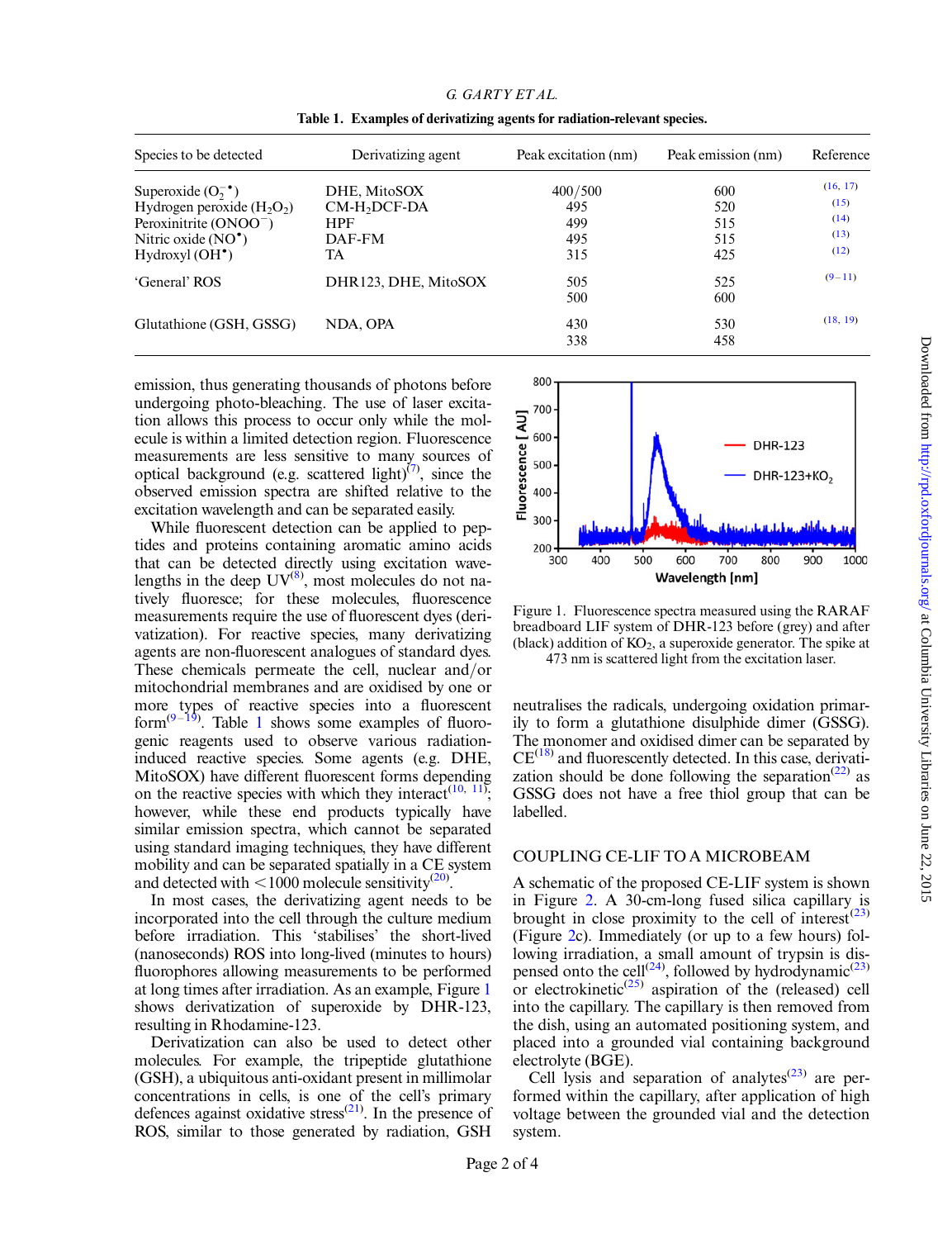

<span id="page-2-0"></span>

Figure 2. (a) Layout of the proposed microbeam-coupled CE-LIF system. After loading a cell into the capillary, the capillary tip is transferred to a grounded vial of BGE and negative high voltage is applied at the outlet of the sheath flow cuvette. (b) Prototype sheath flow LIF system constructed at RARAF. (c) Loading a single whole cell out of a cell suspension into a capillary at UIUC.

The outlet end of the capillary (Figure 2b) is inserted into a cuvette, in which sheath buffer flows in the same direction as the electroosmotic flow. The gravity-driven sheath flow matches or slightly exceeds the flow in the capillary, minimising turbulence and focussing the analyte stream, reducing background from the cuvette walls<sup>([5,](#page-3-0) [25](#page-3-0))</sup>. A solid-state laser, matched to the optimal excitation of the derivatized analytes, is fibre-coupled to a  $10\times$  objective and focussed just below the capillary output. A second  $10\times$  objective collects the fluorescence light emitted at the intersection of the laser and analyte flow into an optical fibre connected to a spectrometer. The use of a spectrometer adds a second dimension of information to the analysis. A tandem measurement of the fluorescence emission spectrum allows resolution of analytes with similar migration times and more reliable identification of analytes than is available by migration time alone<sup>([26\)](#page-3-0)</sup>. The amount of analyte, determined by the integral of the peak, can be calibrated by spiking cellular lysates with known amounts of analyte. Scattered light is rejected by an aperture placed between the objective and the fibre-optic or by an appropriate dichroic filter.

### PRELIMINARY DATA

Using a prototype LIF system, at RARAF, consisting of a sheath flow cuvette<sup>([27\)](#page-3-0)</sup> two Nikon CFI60  $10\times$ objectives, a 473-nm 50-mW solid-state laser (Laserglow Technologies, Toronto, Canada) and an SPM002 spectrometer (Photon Control, Burnaby, Canada), detection levels below 100 nM for both Glutathione-NDA and Rh-123 have been achieved. This concentration of Rh-123 corresponds to the ROS yield induced by 1 Gy of X rays, derivatized with an excess of DHR-123. A tenfold improvement in limits of detection is expected by upgrading the



Figure 3. Wavelength-resolved electropherogram of 10 nl of a mixture of 0.5 mM glutathione derivatized with NDA and 250 nM of Rh-123. The Rh-123 signal-to-noise ratio is  $\sim$ 1500.

prototype LIF spectrometer to one with higher sensitivity and lower noise.

Using the existing CE-LIF system at the University of Illinois (UIUC) $^{(27)}$  $^{(27)}$  $^{(27)}$ , preliminary studies on separation of ROS and GSH have been performed. Figure 3 shows a spectrum of a 10 nl mixture of 0.5 mM glutathione derivatized with NDA and 250 nM Rh-123, obtained using a 1-m-long fused silica capillary (ID 50  $\mu$ m, OD 360  $\mu$ m) and 50 mM borate buffer (pH 8.8) as BGE. The separation voltage was 21 kV.

These studies have allowed to evaluate potential system throughput. From Figure 3, detection times for Rh-123 and GSSG-NDA are 9 and 16 min, respectively, leading to a maximum throughput of  $3-5$  cells h<sup>-1</sup> . These flow times can be significantly accelerated, without loss of separation<sup> $(4)$ </sup>, by reducing the capillary length. For example, a reduction in the capillary length from 1 m to 30 cm, without changing the separation voltage, will result in a ninefold decrease in migration time. Higher throughput is possible because, in contrast to CE separation of proteins/peptides, samples of